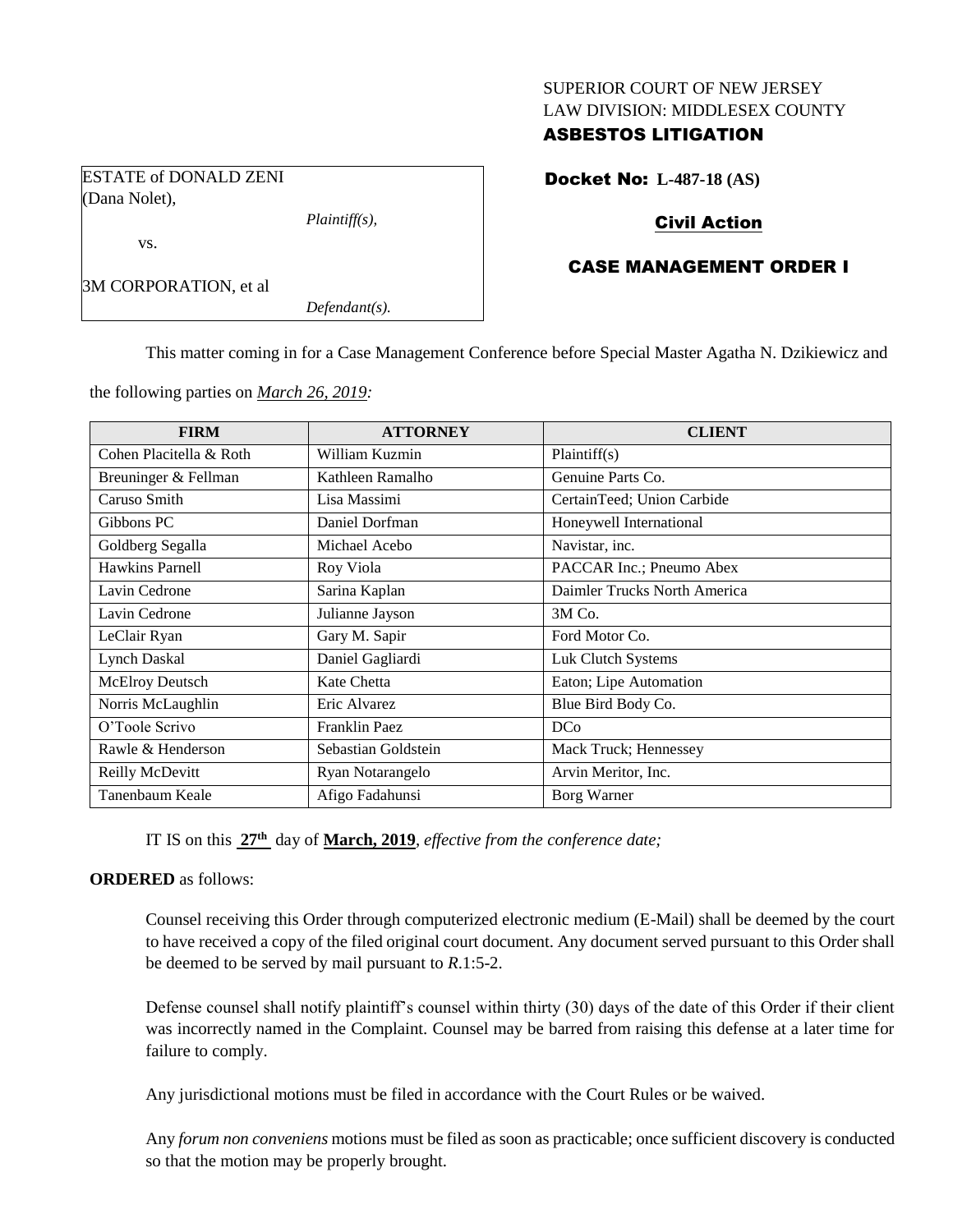## **DISCOVERY**

| June 3, 2019      | Defendants shall serve answers to standard interrogatories by this date.                                                                                                                                    |
|-------------------|-------------------------------------------------------------------------------------------------------------------------------------------------------------------------------------------------------------|
| June 28, 2019     | Plaintiff shall propound supplemental interrogatories and document requests by this date.                                                                                                                   |
| August 30, 2019   | Defendants shall serve answers to supplemental interrogatories and document requests by this<br>date.                                                                                                       |
| June 28, 2019     | Defendants shall propound supplemental interrogatories and document requests by this date.                                                                                                                  |
| August 30, 2019   | Plaintiff shall serve answers to supplemental interrogatories and document requests by this<br>date.                                                                                                        |
| December 31, 2019 | Fact discovery, including depositions, shall be completed by this date. Plaintiff's counsel shall<br>contact the Special Master within one week of this deadline if all fact discovery is not<br>completed. |
| December 31, 2019 | Depositions of corporate representatives shall be completed by this date.                                                                                                                                   |

## **EARLY SETTLEMENT**

May 8, 2020 Settlement demands shall be served on all counsel and the Special Master by this date.

## **MEDICAL EXPERT REPORT**

| February 28, 2020 | Plaintiff shall serve medical expert reports by this date.                                                                                                                                                                                               |
|-------------------|----------------------------------------------------------------------------------------------------------------------------------------------------------------------------------------------------------------------------------------------------------|
| February 28, 2020 | Upon request by defense counsel, plaintiff is to arrange for the transfer of pathology specimens<br>and x-rays, if any, by this date.                                                                                                                    |
| June 12, 2020     | Defendants shall identify its medical experts and serve medical reports, if any, by this date. In<br>addition, defendants shall notify plaintiff's counsel (as well as all counsel of record) of a<br>joinder in an expert medical defense by this date. |

## **LIABILITY EXPERT REPORTS**

- February 28, 2020 Plaintiff shall identify its liability experts and serve liability expert reports by this date or waive any opportunity to rely on liability expert testimony.
- June 12, 2020 Defendants shall identify its liability experts and serve liability expert reports, if any, by this date or waive any opportunity to rely on liability expert testimony.

## **SUMMARY JUDGMENT MOTION PRACTICE**

March 13, 2020 Plaintiff's counsel shall advise, in writing, of intent not to oppose motions by this date.

 $\_$  ,  $\_$  ,  $\_$  ,  $\_$  ,  $\_$  ,  $\_$  ,  $\_$  ,  $\_$  ,  $\_$  ,  $\_$  ,  $\_$  ,  $\_$  ,  $\_$  ,  $\_$  ,  $\_$  ,  $\_$  ,  $\_$  ,  $\_$  ,  $\_$  ,  $\_$  ,  $\_$  ,  $\_$  ,  $\_$  ,  $\_$  ,  $\_$  ,  $\_$  ,  $\_$  ,  $\_$  ,  $\_$  ,  $\_$  ,  $\_$  ,  $\_$  ,  $\_$  ,  $\_$  ,  $\_$  ,  $\_$  ,  $\_$  ,

- March 27, 2020 Summary judgment motions shall be filed no later than this date.
- April 24, 2020 Last return date for summary judgment motions.